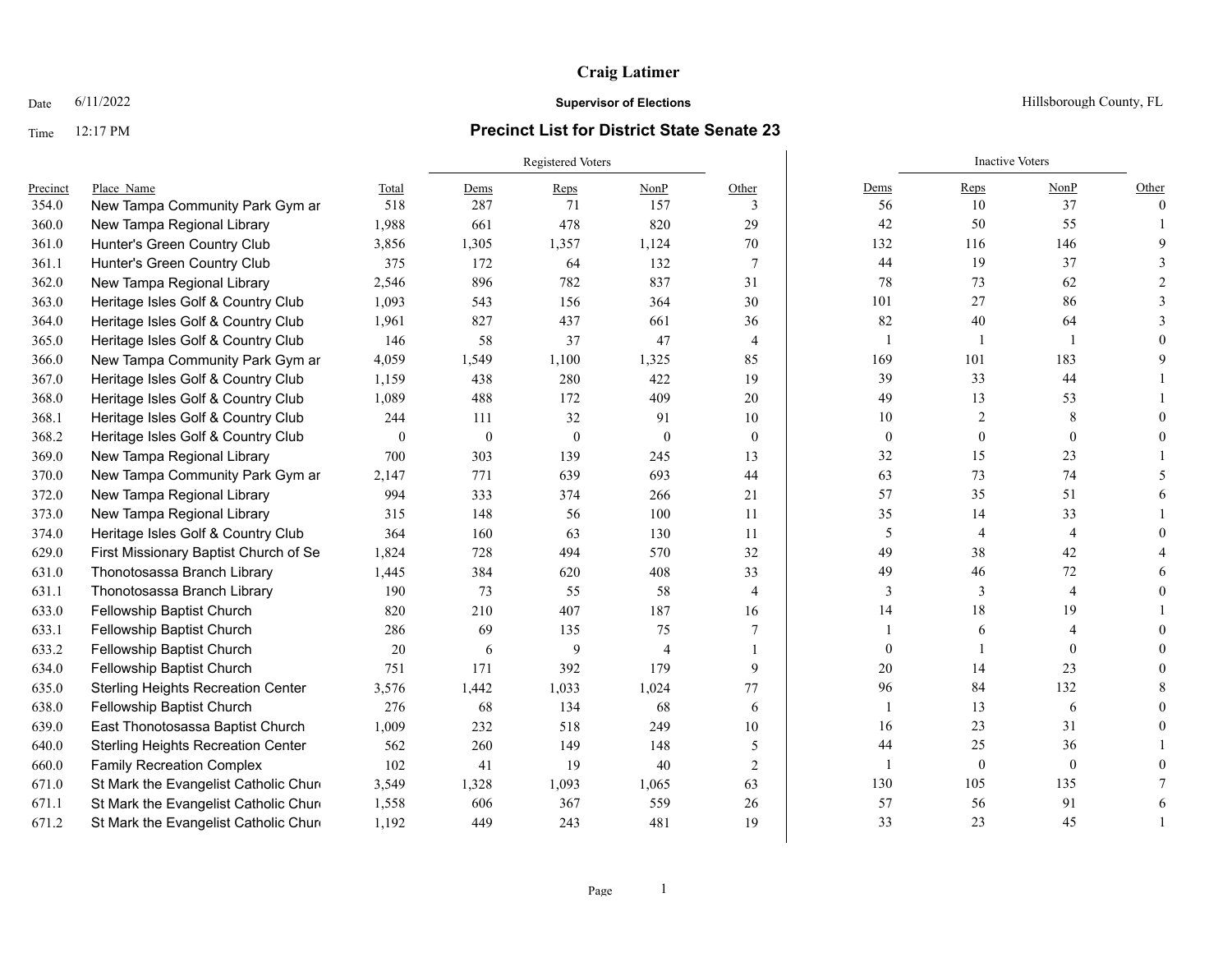### Time 12:17 PM **Precinct List for District State Senate 23**

|          |                                       |          | <b>Registered Voters</b> |                |                |                |                  | <b>Inactive Voters</b> |                  |                          |
|----------|---------------------------------------|----------|--------------------------|----------------|----------------|----------------|------------------|------------------------|------------------|--------------------------|
| Precinct | Place Name                            | Total    | Dems                     | Reps           | NonP           | Other          | Dems             | Reps                   | NonP             | Other                    |
| 673.0    | St Mark the Evangelist Catholic Chure | 3,324    | 1,329                    | 839            | 1,094          | 62             | 156              | 88                     | 145              | $\overline{\phantom{0}}$ |
| 673.1    | St Mark the Evangelist Catholic Chure | 276      | 116                      | 64             | 92             | 4              | 8                | 9                      | 13               | $\Omega$                 |
| 673.2    | St Mark the Evangelist Catholic Chure | 6        | $\overline{4}$           | $\overline{2}$ | $\theta$       | $\theta$       | $\overline{0}$   | $\mathbf{0}$           | $\mathbf{0}$     |                          |
| 709.0    | Lone Oak Baptist Church               | 2,571    | 571                      | 1,224          | 734            | 42             | 44               | 55                     | 58               |                          |
| 711.0    | Parkway Baptist Church                | 1,276    | 242                      | 684            | 320            | 30             | 15               | 21                     | 24               |                          |
| 713.0    | <b>Bealsville Community Center</b>    | 2,207    | 854                      | 748            | 555            | 50             | 68               | 29                     | 55               |                          |
| 721.0    | First Baptist Church of Dover         | 3,301    | 803                      | 1,429          | 1,008          | 61             | 83               | 67                     | 120              |                          |
| 750.0    | Plant City Community Church of the I  | 3,375    | 818                      | 1,681          | 822            | 54             | 62               | 79                     | 77               |                          |
| 751.0    | <b>GracePoint Church</b>              | 3,007    | 736                      | 1,484          | 729            | 58             | 85               | 112                    | 106              |                          |
| 753.0    | Sadye Gibbs Martin Community Cent     | 3,776    | 1,997                    | 801            | 933            | 45             | 131              | 61                     | 129              |                          |
| 754.0    | First Assembly of God                 | 2,212    | 661                      | 913            | 603            | 35             | 53               | 47                     | 68               |                          |
| 755.0    | First Church of God of Plant City     | 1,249    | 388                      | 459            | 369            | 33             | 55               | 56                     | 70               |                          |
| 755.1    | First Church of God of Plant City     | 44       | 14                       | 19             | -11            | $\overline{0}$ | $\bf{0}$         | $\boldsymbol{0}$       | $\boldsymbol{0}$ |                          |
| 757.0    | American Legion Post 26               | 3,866    | 1,430                    | 1,123          | 1,246          | 67             | 146              | 84                     | 147              |                          |
| 759.0    | <b>Bruton Memorial Library</b>        | 3,782    | 1,014                    | 1,579          | 1,108          | 81             | 92               | 86                     | 96               |                          |
| 759.1    | <b>Bruton Memorial Library</b>        | 20       | 4                        | 11             | 5              | $\overline{0}$ | $\Omega$         | $\theta$               | $\theta$         |                          |
| 759.2    | <b>Bruton Memorial Library</b>        | 5        |                          | $\overline{2}$ | $\overline{c}$ | $\overline{0}$ | $\Omega$         |                        | $\Omega$         |                          |
| 759.3    | <b>Bruton Memorial Library</b>        |          | $\Omega$                 |                |                | $\Omega$       | 0                |                        |                  |                          |
| 759.4    | <b>Bruton Memorial Library</b>        | $\theta$ | $\theta$                 | $\theta$       | $\Omega$       | $\Omega$       | $\overline{0}$   | $\Omega$               | $\theta$         |                          |
| 761.0    | <b>Bethany Baptist Church</b>         | 3,627    | 695                      | 2,019          | 860            | 53             | 59               | 88                     | 60               |                          |
| 763.0    | Hope Lutheran Church                  | 916      | 232                      | 380            | 282            | 22             | 29               | 23                     | 31               |                          |
| 764.0    | Knights Baptist Church                | 2,661    | 616                      | 1,337          | 674            | 34             | 59               | 69                     | 64               |                          |
| 765.0    | Knights Baptist Church                | 2,027    | 354                      | 1,105          | 536            | 32             | $20\,$           | 69                     | 46               |                          |
| 767.0    | Springhead Civic Center               | 2,602    | 713                      | 1,150          | 700            | 39             | 51               | 51                     | 55               |                          |
| 769.0    | Hope Lutheran Church                  | 2,017    | 376                      | 1,150          | 458            | 33             | 27               | 62                     | 41               |                          |
| 769.1    | Hope Lutheran Church                  |          | $\mathbf{0}$             |                | $\theta$       | $\overline{0}$ | $\boldsymbol{0}$ | $\theta$               |                  |                          |
| 769.2    | Hope Lutheran Church                  |          | $\Omega$                 | $\Omega$       | $\Omega$       | $\theta$       | $\Omega$         |                        |                  |                          |
| 769.3    | Hope Lutheran Church                  | 3        |                          |                |                | $\theta$       | $\mathbf{0}$     | $\Omega$               | $\Omega$         |                          |
| 817.0    | Centerpoint Church                    | 3,856    | 1,037                    | 1,617          | 1,114          | 88             | 76               | 101                    | 119              |                          |
| 817.1    | <b>Centerpoint Church</b>             | 195      | 53                       | 97             | 43             | 2              | 3                |                        | 5                |                          |
| 819.0    | <b>Strawberry Ridge</b>               | 1,150    | 310                      | 545            | 274            | 21             | 29               | 44                     | 15               |                          |
| 820.0    | Victory Baptist Church of Brandon     | 5,944    | 1,809                    | 2,197          | 1,839          | 99             | 187              | 168                    | 200              | 11                       |
| 821.0    | Apostles Lutheran Church              | 5,189    | 1,778                    | 1,775          | 1,536          | 100            | 195              | 139                    | 213              | 11                       |

Date  $6/11/2022$  Hillsborough County, FL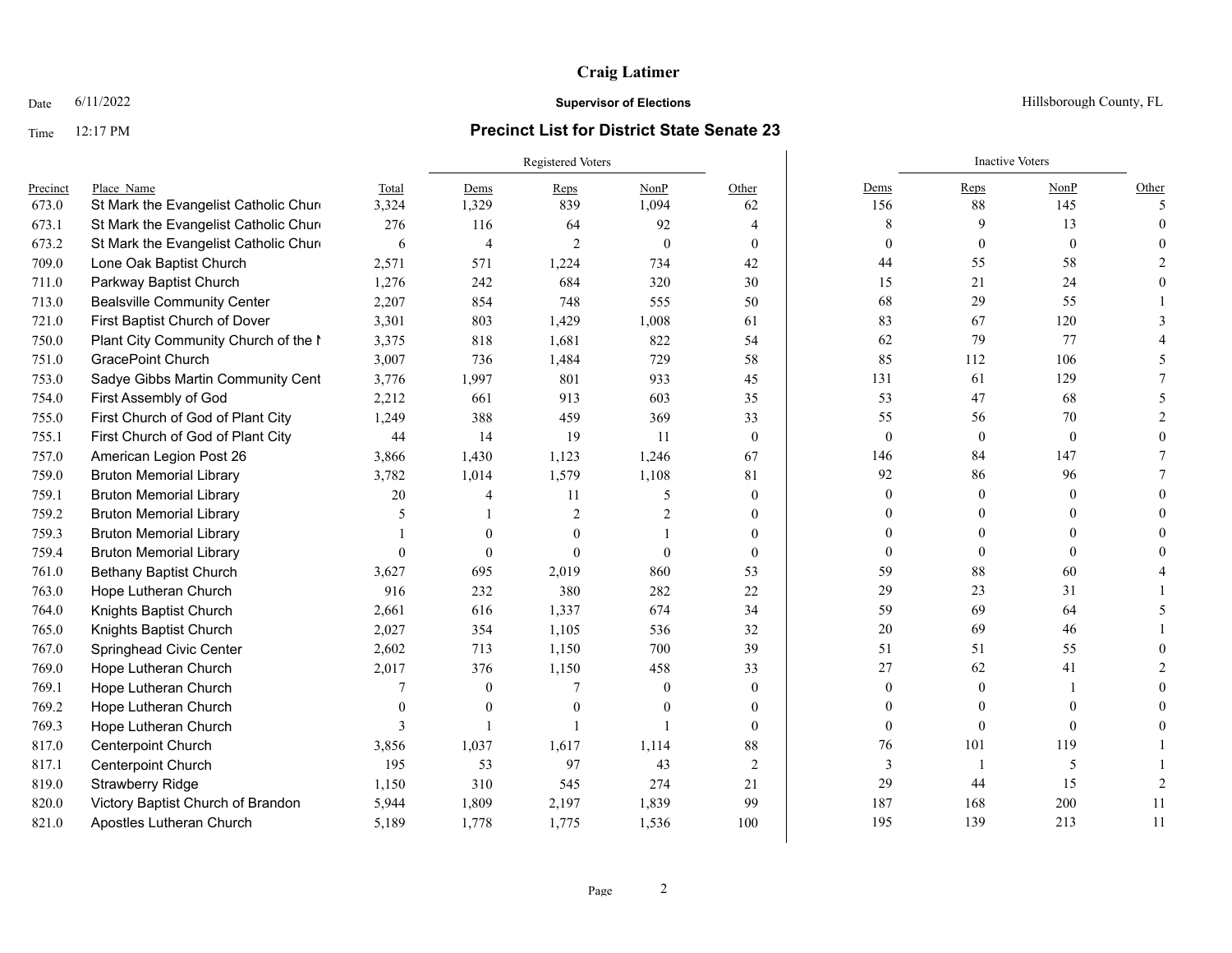### Time 12:17 PM **Precinct List for District State Senate 23**

|          |                                      |       | <b>Registered Voters</b> |       |       |       |                | <b>Inactive Voters</b> |      |                |
|----------|--------------------------------------|-------|--------------------------|-------|-------|-------|----------------|------------------------|------|----------------|
| Precinct | Place Name                           | Total | Dems                     | Reps  | NonP  | Other | Dems           | Reps                   | NonP | Other          |
| 821.1    | Apostles Lutheran Church             | 525   | 146                      | 160   | 209   | 10    | 10             | 11                     | 10   | $\Omega$       |
| 821.2    | Apostles Lutheran Church             | 233   | 85                       | 67    | 79    | 2     | 12             | 6                      | 14   |                |
| 825.0    | <b>Brandon Christian Church</b>      | 341   | 104                      | 129   | 99    | 9     | 9              | 7                      | 14   | $\mathcal{D}$  |
| 833.0    | Arise Assembly of God at Brandon     | 1,810 | 788                      | 462   | 517   | 43    | 125            | 68                     | 137  |                |
| 851.0    | Limona Village Chapel United Method  | 3,448 | 1,225                    | 1,132 | 1,013 | 78    | 130            | 109                    | 151  |                |
| 853.0    | Brandon Seventh Day Adventist Chur   | 1,468 | 684                      | 242   | 509   | 33    | 188            | 65                     | 176  |                |
| 855.0    | Brandon Masonic Lodge No 114         | 1,293 | 512                      | 366   | 392   | 23    | 59             | 44                     | 49   |                |
| 856.0    | <b>Cornerstone Baptist Church</b>    | 2,667 | 870                      | 1,018 | 742   | 37    | 75             | 63                     | 90   |                |
| 857.0    | Brandon Seventh Day Adventist Chur   | 2,131 | 930                      | 446   | 719   | 36    | 197            | 68                     | 162  |                |
| 858.0    | <b>Brandon Community Center</b>      | 1,480 | 535                      | 443   | 472   | 30    | 81             | 35                     | 85   |                |
| 858.1    | <b>Brandon Community Center</b>      | 183   | 45                       | 89    | 46    | 3     | 1              | -1                     | 5    |                |
| 859.0    | <b>Cornerstone Baptist Church</b>    | 2,025 | 693                      | 648   | 639   | 45    | 82             | 35                     | 95   |                |
| 860.0    | First United Methodist of Seffner    | 1,499 | 552                      | 486   | 429   | 32    | 41             | 38                     | 42   |                |
| 862.0    | First Call Church                    | 269   | 59                       | 131   | 76    | 3     | 8              | 14                     | 20   |                |
| 863.0    | Holy Innocents Episcopal Church      | 996   | 360                      | 361   | 252   | 23    | 41             | 31                     | 40   |                |
| 867.0    | First Call Church                    | 4,534 | 1,398                    | 1,600 | 1,469 | 67    | 129            | 126                    | 164  |                |
| 867.1    | First Call Church                    | 922   | 297                      | 333   | 283   | 9     | 34             | 40                     | 35   |                |
| 868.0    | Holy Innocents Episcopal Church      | 1,797 | 627                      | 602   | 538   | 30    | 46             | 29                     | 51   |                |
| 869.0    | Bay Life Church                      | 1,640 | 560                      | 626   | 420   | 34    | 40             | 35                     | 44   |                |
| 871.0    | First United Methodist of Seffner    | 3,034 | 1,047                    | 1,115 | 819   | 53    | 51             | 84                     | 83   |                |
| 871.1    | First United Methodist of Seffner    | 408   | 106                      | 205   | 88    | 9     | 6              | 7                      | 10   |                |
| 875.0    | Bay Life Church                      | 4,411 | 1,457                    | 1,553 | 1,334 | 67    | 108            | 100                    | 127  |                |
| 876.0    | Bay Life Church                      | 1,787 | 538                      | 676   | 542   | 31    | 46             | 41                     | 51   |                |
| 876.1    | Bay Life Church                      | 167   | 64                       | 46    | 54    | 3     | 4              | 3                      | 3    | $\Omega$       |
| 879.0    | Bay Area Church Of Christ            | 4,368 | 1,613                    | 1,378 | 1,305 | 72    | 144            | 102                    | 148  | 14             |
| 885.0    | St Francis of Assisi Catholic Church | 4,264 | 1,727                    | 1,081 | 1,376 | 80    | 171            | 112                    | 201  | 13             |
| 886.0    | <b>Mango Recreation Center</b>       | 1,156 | 427                      | 365   | 346   | 18    | 27             | 30                     | 48   | $\mathcal{D}$  |
| 887.0    | <b>Mango Recreation Center</b>       | 1,578 | 577                      | 451   | 507   | 43    | 59             | 33                     | 53   |                |
| 888.0    | <b>Mango Recreation Center</b>       | 352   | 135                      | 92    | 118   | 7     | 18             | 7                      | 13   |                |
| 889.0    | Higginbotham Park                    | 746   | 235                      | 253   | 246   | 12    | 26             | 21                     | 34   |                |
| 890.0    | Higginbotham Park                    | 209   | 76                       | 81    | 51    | -1    | $\overline{4}$ | 12                     | 6    |                |
| 891.0    | New Hope United Methodist Church I   | 1,416 | 345                      | 730   | 315   | 26    | 27             | 29                     | 35   |                |
| 892.0    | First Thonotosassa Missionary Baptis | 1,771 | 352                      | 938   | 460   | 21    | 23             | 39                     | 42   | $\overline{A}$ |

Date  $6/11/2022$  Hillsborough County, FL